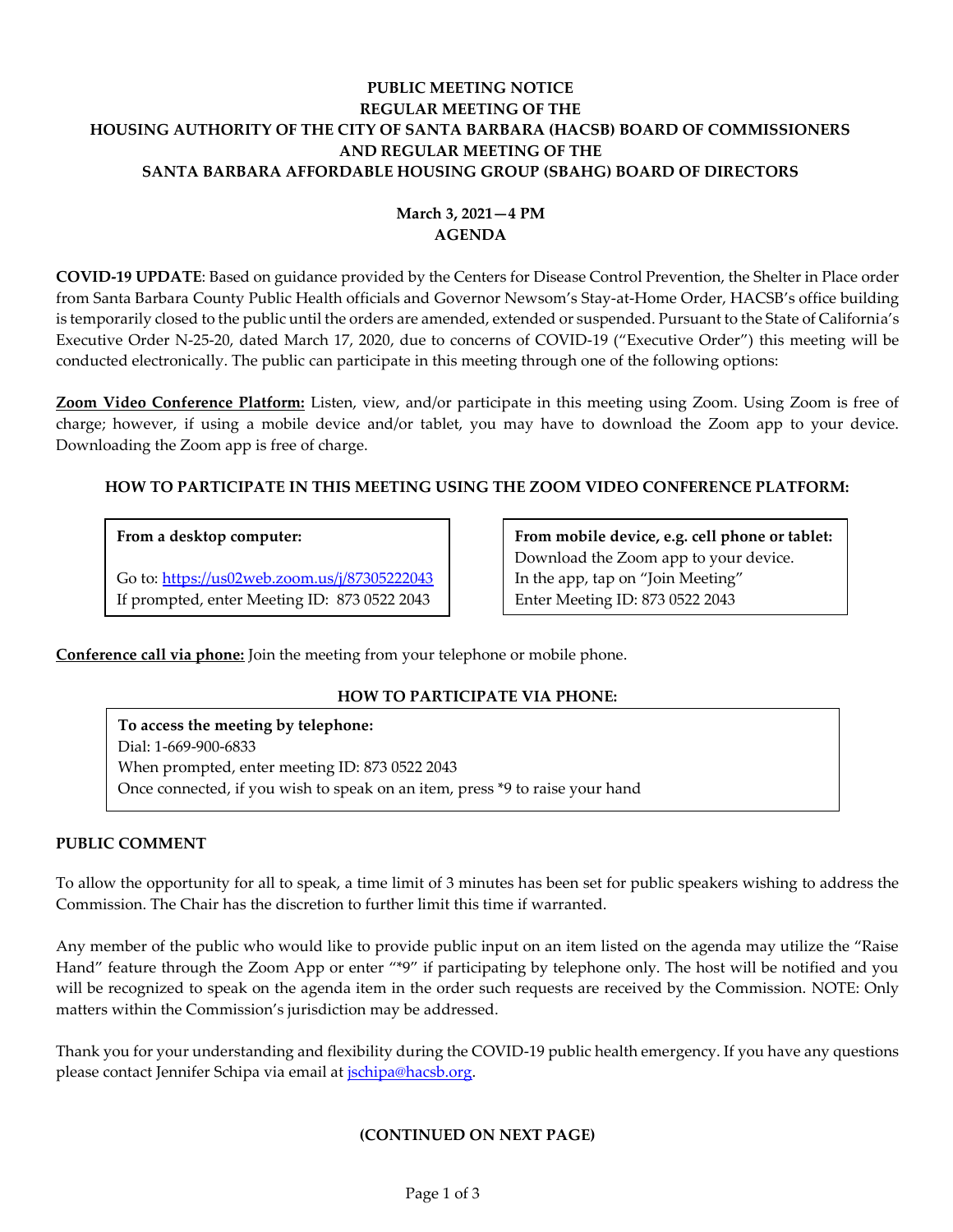| ı. | <b>Roll Call</b> |             |  |
|----|------------------|-------------|--|
|    | Faulstich        | Rowell      |  |
|    | Fenger           | Wheatley    |  |
|    | Green            | <b>Boss</b> |  |
|    | Pratt            |             |  |

**II. Public Comment** – Any member of the public may address the Housing Authority Commission and SBAHG Directors for up to three minutes on any subject within the jurisdiction of the Housing Authority and/or SBAHG that is not scheduled for a public discussion before them. The total time for this item is ten minutes.

### **III. Consideration of Minutes**

To be taken under Consent Calendar below.

### **IV. Bills and Communications**

- 1. Santa [Barbara County Phase II Community Action Plan to Address Homelessness.](https://hacsb.org/download/meetings_2021/items/march/Item-IV.1_Phase-II-Community-Action-Plan-to-Address-Homelessness.pdf)
- [2. National Association of Housing and Redevelopment Officials](https://hacsb.org/download/meetings_2021/items/march/Item-IV.2_NAHRO-2021-Legislative-Agenda.pdf) (NAHRO) 2021 Legislative and Regulatory Agenda.
- [3. Resident Services end-of-year](https://hacsb.org/download/meetings_2021/items/march/Item-IV.3_Resident-Services-End-of-Year-Report-2020.pdf) review.
- **V. Consent Calendar** *The following Consent Calendar items will not usually require discussion by the Commission. Items on the Consent Calendar may be approved by a single motion. Any Consent Calendar item is open for discussion and a separate vote by the Commission upon request of any Commissioner. Should a member of the public wish to comment on an item on the Consent Calendar below, please come forward to speak at the time the Commission considers the Consent Calendar.*

### **1. Subject: Consideration of Minutes**

[Recommendation: That the HACSB Commission](https://hacsb.org/download/meetings_2021/items/march/Item-V.1_Minutes-01-13-2021.pdf) and SBAHG Board approve the Minutes of their January 13, 2021 Special Meeting.

#### **2. Subject: Expenditures December 2020**

[Recommendation: That the Commission approve costs incurred and payments made for the month of](https://hacsb.org/download/meetings_2021/items/march/Item-V.2_December-2020-Expenditures.pdf)  December 2020.

### **3. Subject: Investment Report for the Quarter Ended December 31, 2020**

[Recommendation: That the Commission review and order filed the quarterly investment report for quarter](https://hacsb.org/download/meetings_2021/items/march/Item-V.3_Investment-Report-2020-12-31.pdf)  ended December 31, 2020.

### **VI. Report of Executive Director**

### **1. Subject: Development Update**

Recommendation: That the Commission receive a verbal report on the status of developments in planning and/or under construction.

#### **VII. Treasurer's Report**

# **1. [Subject: Resolution approving Consolidated Operating Budget for all Housing Authority](https://hacsb.org/download/meetings_2021/items/march/Item-VII.1_HACSB-Budget-Adoption-FY-2022.pdf) Programs for the Fiscal Year Ending March 31, 2022**

Recommendation: That the Commission adopt a resolution approving the Authority's proposed consolidated operating budget for the fiscal year ending March 31, 2022.

**2. Subject: Operating Budget for the Santa Barbara Affordable Housing Group's Fiscal Year Ending March 31, 2022**

[Recommendation: That the Board of Directors approve the proposed operating budget for the fiscal year ending](https://hacsb.org/download/meetings_2021/items/march/Item-VII.2_SBAHG-Budget-Adoption-FY-2022.pdf)  March 31, 2022.